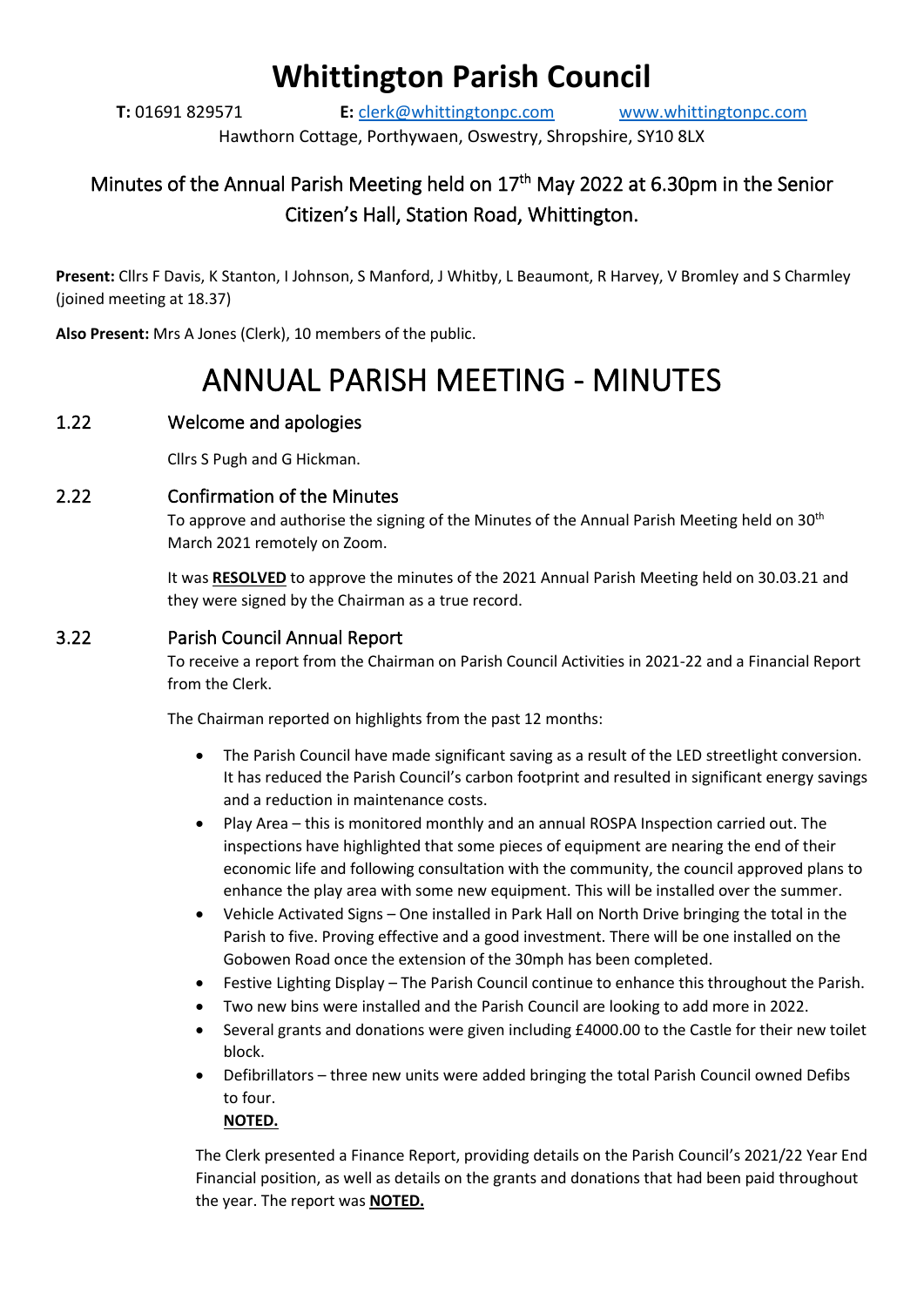# 4.22 Play Areas in the Parish

Receive an update from the Council on the improvements being made to Fitzgwarine Play Area and discuss ideas, possible locations and options for a new Play Area to be built in the Parish. *This will be an opportunity for residents to put forward ideas and suggestions and will be dealt with as an open discussion.*

The improvements to Fitzgwarine Play Area were covered in the Chair's Report.

There were no suggestions put forward by members of the public present, however, the Clerk reported on feedback received via email and the following suggestions were **NOTED**:

- *A climbing wall structure – something a bit different and seemed very popular.*
- *Skate / Scooter Park / Bike Ramp*
- *Multi Use Games Area (MUGA)*
- *Park Hall as a suitable location*

#### 5.22 Community Governance Reviews / Boundary Reviews

Parish Council to provide an update on the latest information received from Shropshire Council.

It was noted that the Parish Council responded to the first part of the consultation to propose no changes. No further updates or information has been received from Shropshire Council.

#### 6.22 Shropshire Councillor's Report

Councillor Steve Charmley provided the following report:

- It has been a long year since elections last May and delighted to return as Shropshire Councillor.
- **•** Shropshire continues to deliver despite underfunding on all areas of Council life, making it a very challenging environment financially. One of the biggest growth areas is children coming into care and along with adult social care this equates to 75% of the council budget.
- Mile End Roundabout (a Capital Funded Scheme) is now complete. The Innovation Park is the next phase.
- Future Oswestry are looking at everything in and around Oswestry.
- Plans for Whittington and Gobowen roundabouts on the A5.
- Extra funds have been put into the Highways Budget.
- New wheelie bins being rolled out.
- Shropshire homes for Shropshire people Shropshire Council are delivering on this schemes in Ellesmere and St Martins and more in the pipeline.

#### 7.22 Annual Reports from Organisations in the Parish

Reports were received and noted from:

- Whittington Church (written report)
- Community Centre (written report)
- Friends of Whittington Cemetery (written report)
- Senior Citizen's Hall (written report)
- Community Speedwatch the following report was provided by a representative present:
	- $\circ$  Babbinswood has now been removed as a monitoring site due to verbal abuse reported to Police.
	- o Making an impact on Station Road and at the Church (both ways) a significant reduction in speeds has been evidenced.